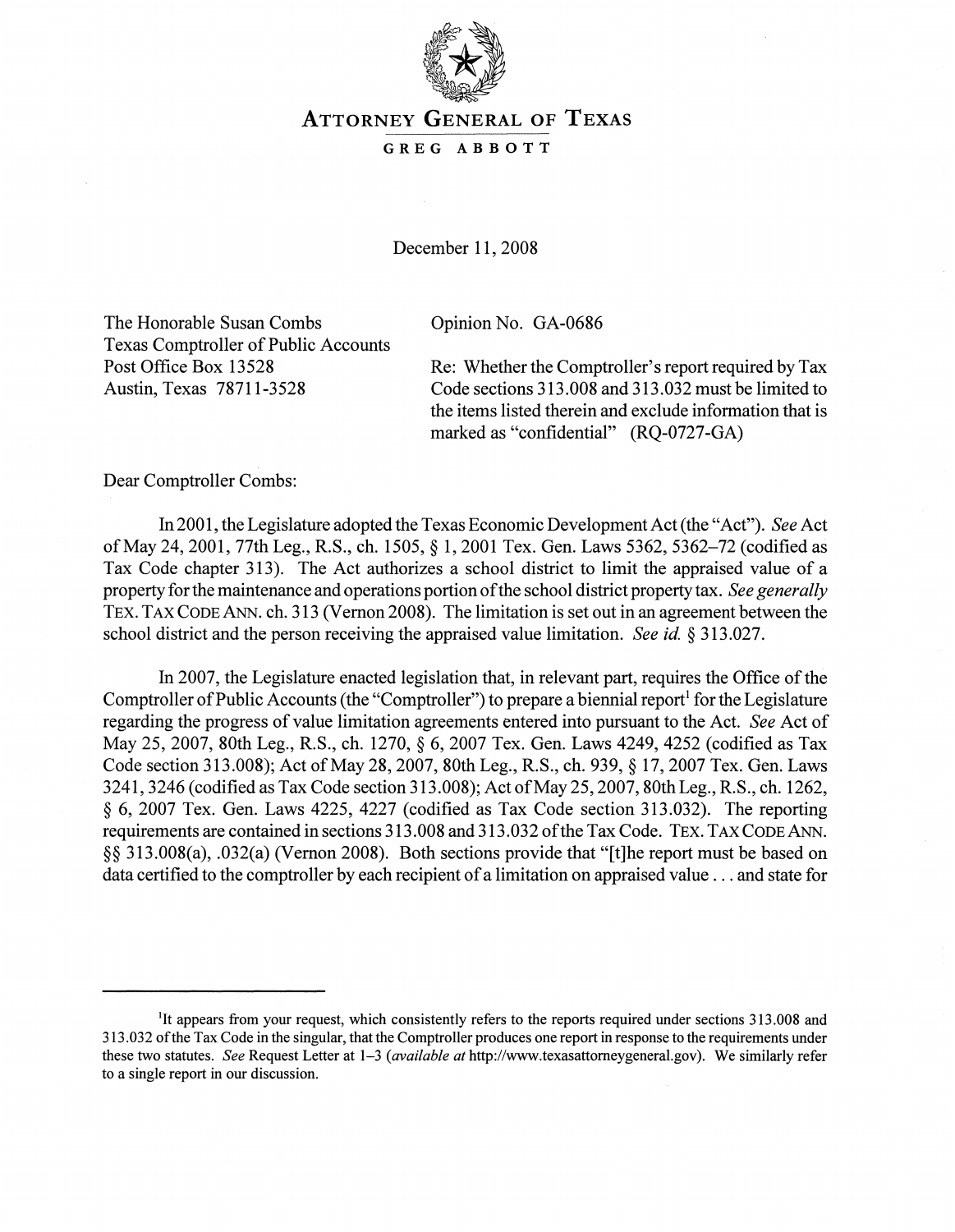each [limitation] agreement" eleven specified items of information.<sup>2</sup> *Id.* The eleven items of information set out in sections 313.008 and 313.032 are almost identical. *Id.*

You ask the following questions about this report:

- 1) Whether the Comptroller's report is limited to the 11 items listed in Sections 313.008(a) and 313.032(a)?
- 2) Whether the Comptroller may use in the report information provided by· recipients of limitation on appraised value agreements, regardless of whether the information was marked as confidential by the recipients?

Request Letter at 1.

### **I. Applicable Law**

Your questions raise issues of statutory construction. In construing a statute, we must ascertain the Legislature's intent in enacting the statute. *State v. Shumake,* 199 S.W.3d 279, 284 (Tex. 2006). We look "first and foremost" to the statutory language in understanding that intent. *Lexington Ins. Co. v. Strayhorn,* 209 S.W.3d 83, 85 (Tex. 2006). We may also consider legislative history in construing a statute. TEX. GOV'T CODE ANN. § 311.023(3) (Vernon 2005).

Your questions also involve determinations regarding the Comptroller's powers. While the Texas Constitution defines some of the Comptroller's functions and duties, much of the Comptroller's authority is specified by the Legislature. *See* TEX. CONST. art. IV, § 23 (requiring the Comptroller to "perform such duties as are or may be required by law"). The Comptroller's express statutory authority carries with it implied authority reasonably necessary to carry out the statute's purpose. *See Bullockv. Calvert,* 480 S.W.2d 367,372 (Tex. 1972) ("every specific, permissible act of a public officer need not be expressed in a statute; we imply the authority to do those acts necessary to achieve the power or object expressly granted"); Tex. Att'y Gen. Op. No. GA-0427 (2006) at 2; *see also Tex. Mun. Power Agency v. Pub. Utile Comm 'n,* 253 S.W.3d 184, 193 (Tex. 2007) ("when the Legislature expressly confers a power on an agency, it also impliedly intends that the agency have whatever powers are reasonably necessary to fulfill its express functions or duties").

<sup>2</sup>Section 313.031 requires the Comptroller to "adopt rules and forms necessary" to implement and administer chapter 313. TEX. TAX CODE ANN. § 313.031(a) (Vernon 2008). The only rule we find relevant to the questions presented provides that "[recipients of property value limitations shall promptly submit to the comptroller information that is required to complete the comptroller's biennial report assessing the progress ofeach agreement. The comptroller will promulgate a form on which the required information shall be submitted." 34 TEX. ADMIN. CODE § 9.1057(a) (2008) (Tex. Comptroller ofPub. Accounts, Recommendation, Evaluation, and Reports by Comptroller).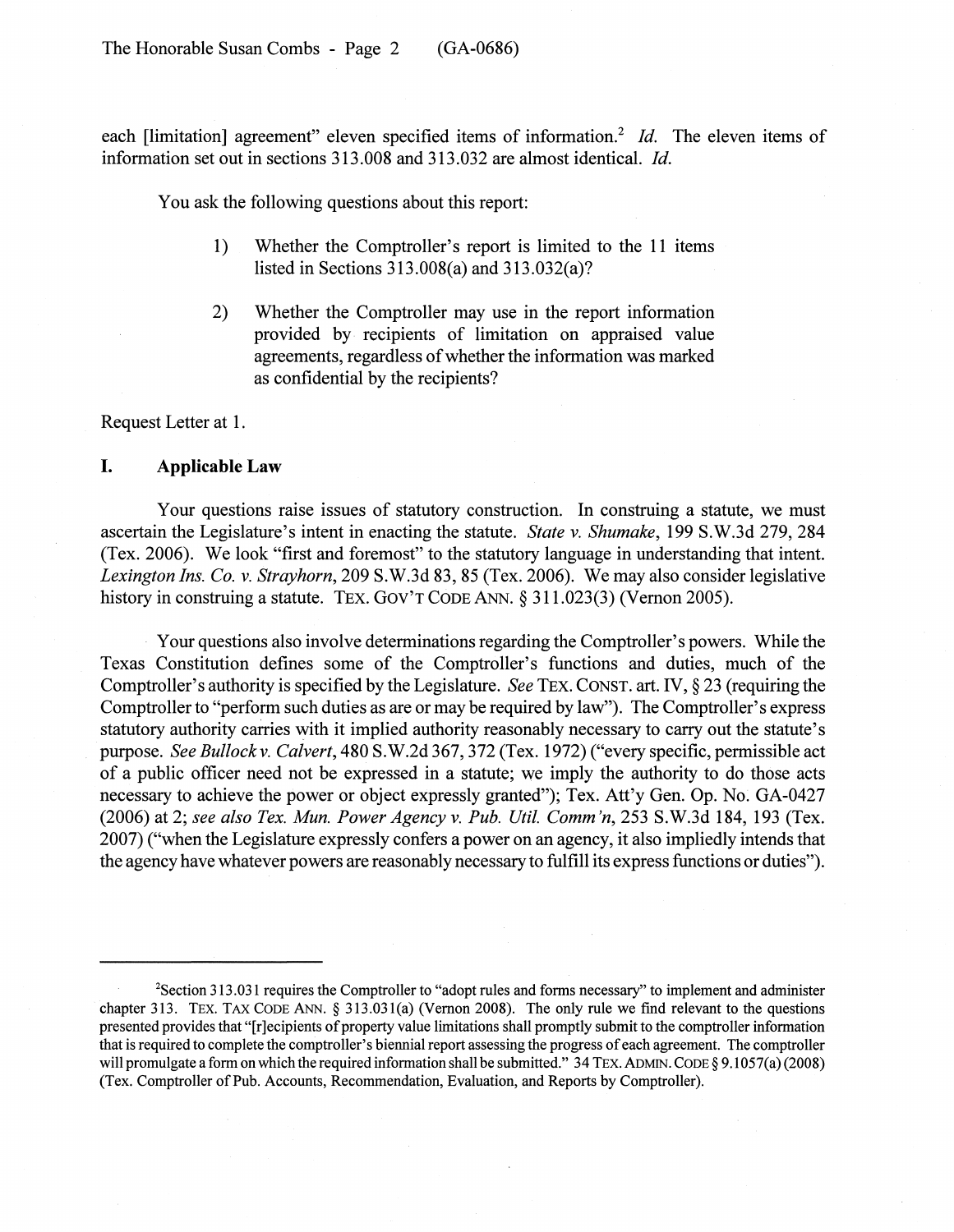## **II.** Analysis

Neither section 313.008 nor 313.032, which contain the required content of the report, expressly indicate that the list of eleven items is intended to be exclusive in nature. And we find nothing in the legislative history suggesting that the list is intended to be exclusive. Insofar as the list of items in sections 313.008 and 313.032 does not provide the information necessary for the Comptroller to prepare "a report assessing the progress of each agreement," we conclude the Comptroller may include in the report additional information that is reasonably necessary to fulfill the Comptroller's statutory obligation of preparing such a report. *See Bullock*, 480 S.W.2d at 372.

In sum, because of the lack of any limiting language in sections 313.008 and 313.032 and the Comptroller's implied authority, we conclude that the Comptroller is not precluded from including more information in the report than is required by sections 313.008 and 313.032. This additional information must, however, be reasonably necessary to fulfill the Comptroller's statutory obligation of providing a report that assesses the progress of limitation agreements under the Act. *See id.* And in no instance may the report include "information that is confidential by law" as expressly prohibited by sections 313.008 and 313.032. *See* TEX. TAX CODE ANN. §§ 313.008(b), .032(b) (Vemon 2008).

The statutory prohibition against the inclusion of confidential information in the report brings us to your second question-"[w]hether the Comptroller may use in the report information provided by recipients oflimitation on appraised value agreements" ifthose recipients *markedthe* information as confidential. Request Letter at 1. Sections 313.008(b) and 313.032(b) prohibit the Comptroller from including in the report information that is *confidential by law,* not information that is *marked* as confidential by a recipient of a limitation. TEX. TAX CODE ANN. §§ 313.008(b), .032(b) (Vernon 2008). We conclude, therefore, that the express terms of the statutory provisions prohibit only the inclusion of information which is confidential by law, a determination that the statutes implicitly leave to the Comptroller in the first instance.